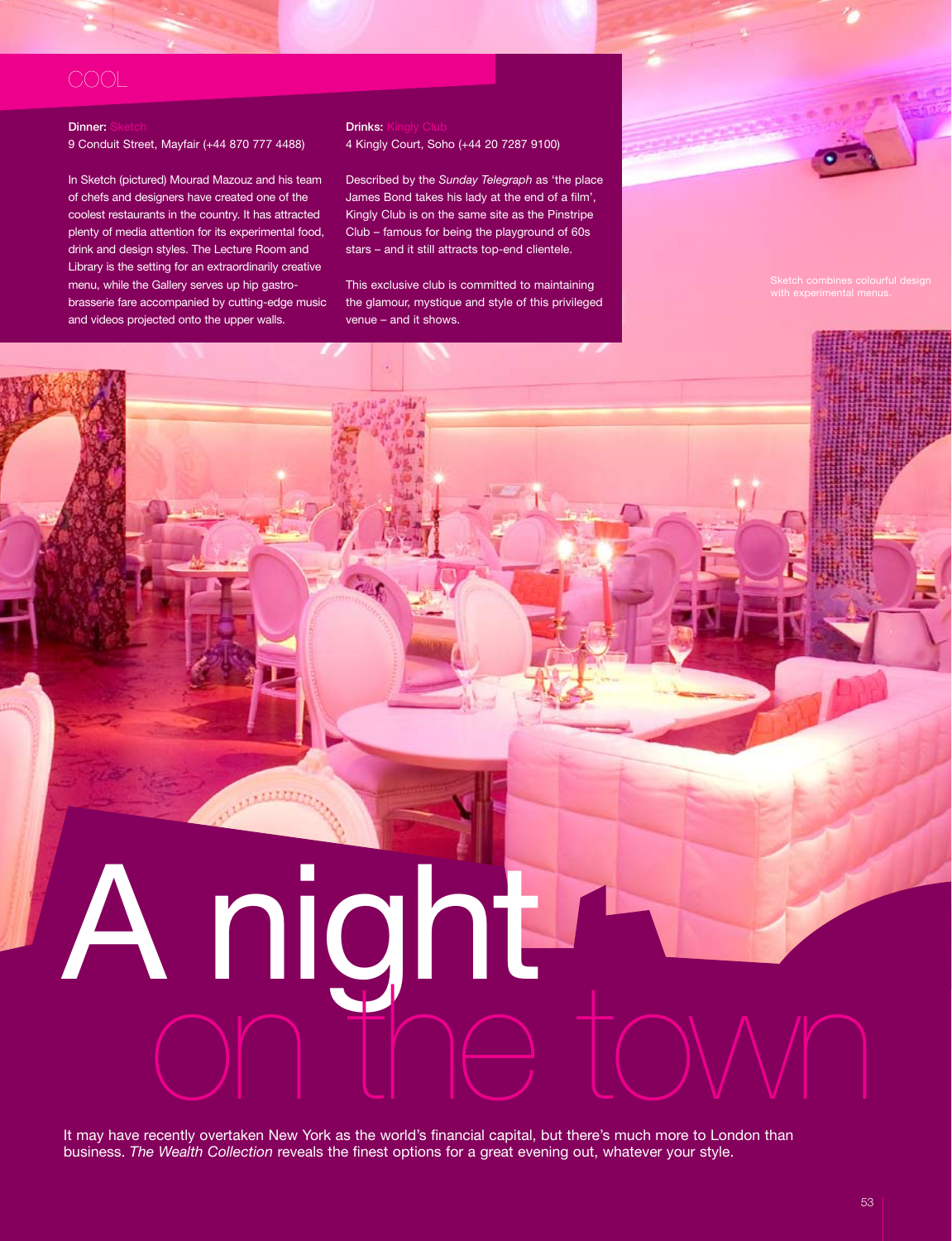

**MINT** 

M1nt is an elegant and sophisticated bar for elite members.

# **CLASSIC**

### Drinks: M1nt

57 Jermyn Street, St James's (+44 20 7491 2653)

Just round the corner sits this private members' bar, founded by Alistair Paton, a former foreign exchange and vanilla swaps trader. A modern-day members club with a twist; the first 250 members collectively own the club. Its members include Hollywood A-listers and billionaires and it is a favourite among F1 drivers, stars and the social elite.

Dinner: Franco's 61 Jermyn Street, St James's (+44 20 7499 2211)

This Jermyn Street institution is one of the finest Italian restaurants in London. Not only is the food superb, but the welcome is as warm as at a friend's. Its menu, which changes daily, uses only the finest seasonal ingredients, so you can be sure of eating top quality food as you enjoy the classic 1940s décor.